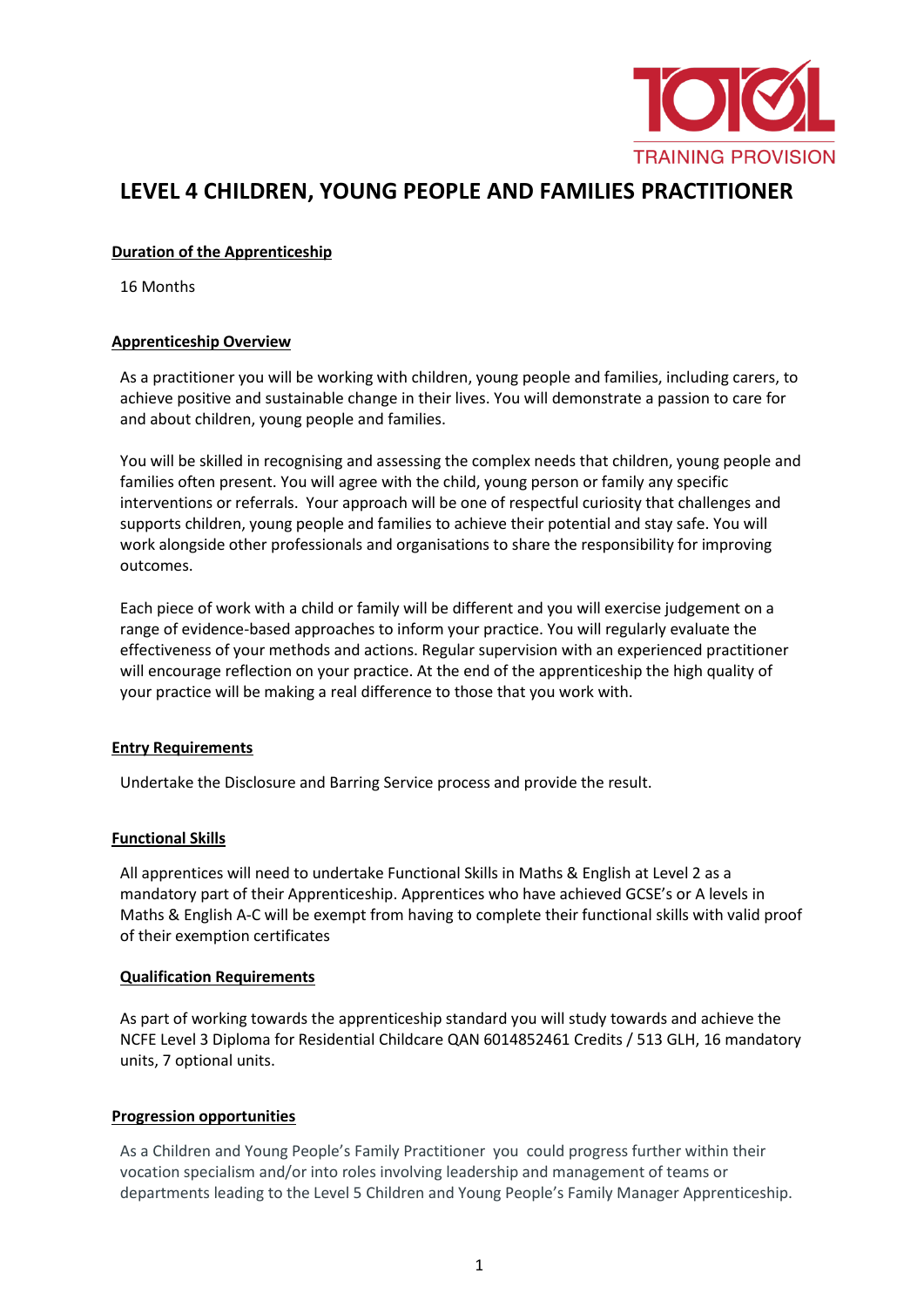

## **Programme Overview**

Apprentices will learn New skills, Knowledge and Behaviours as part of their job role. Apprentices will benefit from teaching and learning on the job putting their skills into practice.

Additionally, apprentices will undertake off the job learning activities and other in work-based duties which will contribute to successful completion of their apprenticeship programme.

Apprentices will receive regular visits from their training assessors and have access to learning resources to support their learning and development on and off the job.

You could be working in a number of settings e.g. a children's home, a residential special school or a secure children's home. The children might be living on their own or in a larger group. You will take the lead in developing and delivering the child's placement plan and will work with the child to support their health, education, social and day to day needs, playing a significant role in helping them to thrive and fulfil their potential.

## **Practitioner in Children's Residential Care**

1a. Working with families, carers and children to devise, deliver and evaluate the effectiveness of interventions for the care and support of individual children and young people in residential care

#### **Knowledge and understanding of:**

- The legislation and compliance requirements for residential care
- The aspirations for a child in residential care
- Group living and group dynamics
- - Legislation and the Code of Practice for Special Educational Needs and **Disability**

**Skills**

- Assumes the role of professional parent
- Contributes to creating and reviewing placement plans based on individual need
- - Is able to support traumatised children and young people to live together and make progress
- 1.b. Work within a team to promote the ethos of the home

#### **Knowledge and understanding of:**

- The ethos of the home and how to create and promote it
- - Team dynamics and collaborative approach in residential environment

## **Skills**

- Develops and promotes the ethos of the home
- - Models collaborative team working and the ability to support and appropriately challenge each other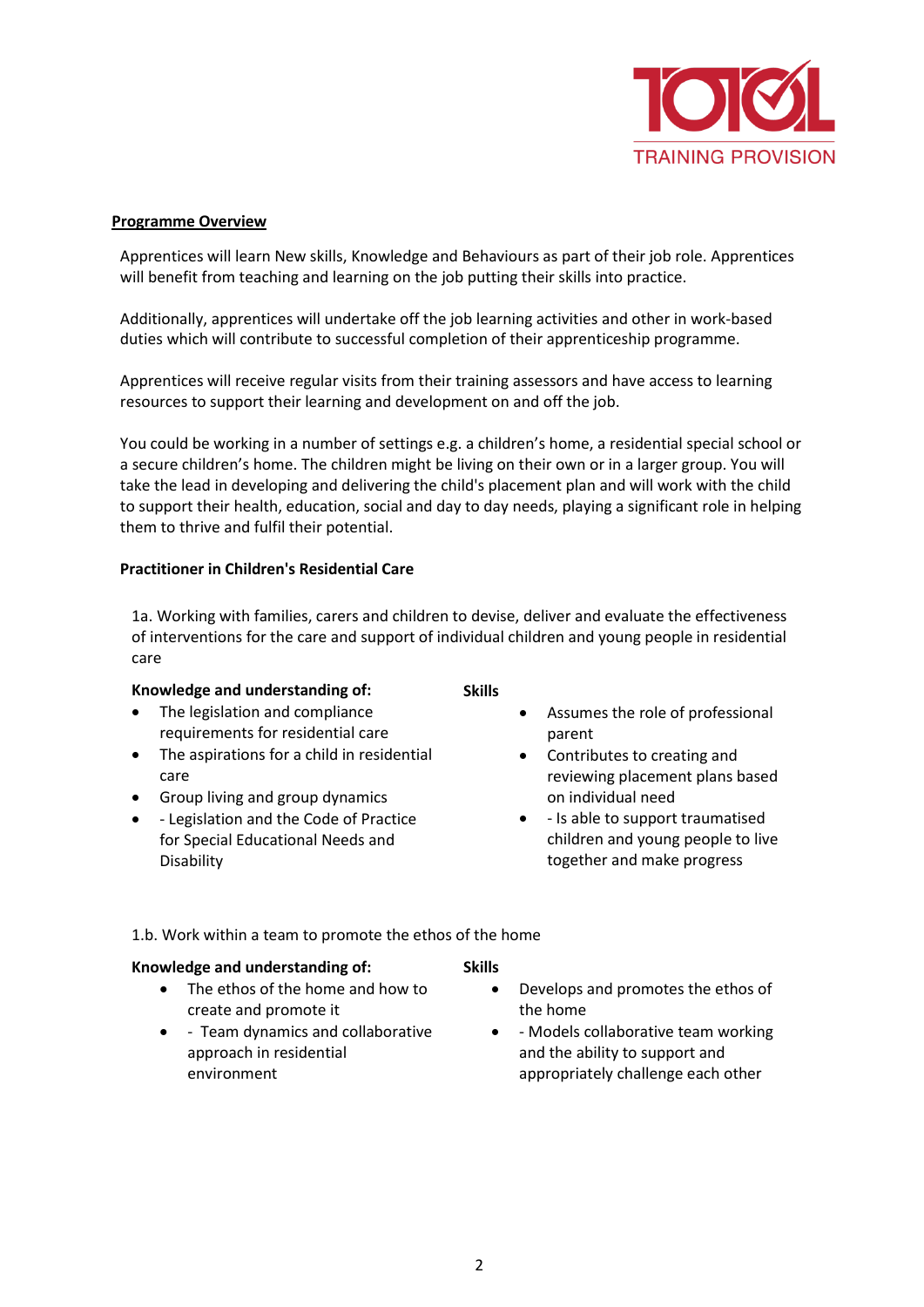

## **Knowledge and understanding of:**

- The national systems of social welfare
- Essential networks of agencies and community groups
- Practice and principles of effective multi agency working

#### **Skills**

- Builds networks with others and contributes to the development and evaluation of interventions
- Challenges interagency nonperformance
- Negotiates and navigates the systems of social welfare to secure effective joint outcomes

2.b. In depth understanding of a particular age group, context or family system

# **Knowledge and understanding of:**

- Contemporary social issues that affect family life and the care of children and young people
- Detailed understanding of working with a particular group e.g. U5, 5- 11, 12+, young adult, parents, families, children with special educational needs and disabilities
- Key ethical and professional aspects of role

## **Skills**

- Engages effectively with child, young person and/or family members
- Supports children, young people or vulnerable adults to identify and take action to deal with safeguarding risk

## **End Point Assessment**

The end-point assessment will consist of two assessment methods:

- 1. Observation of practice
- 2. A competence interview informed by submission of a portfolio.

# **Observation of Practice Key Facts:**

An 80-90 minutes individual observation of the apprentice at work. This includes: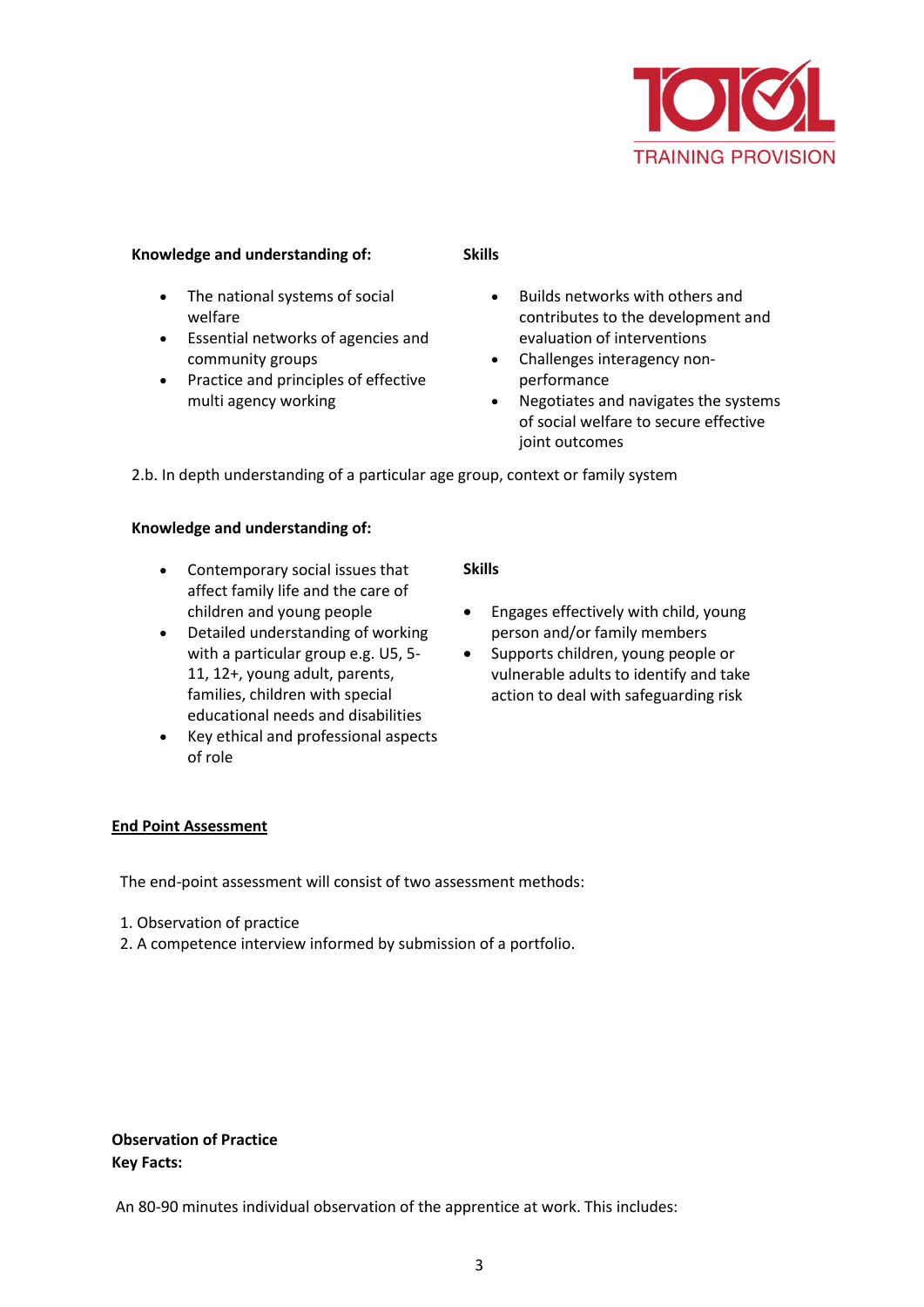

- 10 minute initial briefing session for the apprentice to outline the context of
- the work about to be undertaken
- The actual observation period will be 55- 60 minutes.
- 15-20 minute clarification question and answer session at the end, for the assessor to gain a clearer understanding of the choices made, the outcomes achieved and to ask the apprentice to reflect on the work undertaken during the observation.
- The observation must be designed to make sure that the apprentice demonstrates the required skills, knowledge and behaviours.
- The observation will consist of a live setting practical example, undertaken at the apprentice's normal place of work. The practical example chosen must show that the needs of a specific child or young person are at the heart of this work. This will utilise the apprentice's skills and link their theoretical knowledge to practical working.
- Graded as fail/pass/distinction.

The purpose of the observation within practice is to assess the competency of the apprentice within their work environment. The observation must afford the opportunity for the apprentice to work with or on behalf of a child or young person as an individual in their own right and as a central part of a family/carer entity and it should allow them to demonstrate the application of their knowledge, skills and behaviours.

The live setting practical example that will be observed should reflect a frequent activity from the apprentice's work activities and should include evidence of the analysis and professional judgement, practical application of and reflection on theories, models and legislation and child centred practice, values and ethical considerations with the child, young person or family.

The purpose of the **Competence Interview** is to ensure that the apprentice understands and can explain the work presented in their portfolio and that there is no plagiarism involved in the work. It is an opportunity for the assessor to discuss with the apprentice the content of the portfolio, allowing them to seek reassurance, where necessary, that the apprentice meets or exceeds the apprenticeship standard. The assessor must not asses the portfolio, but uses it to inform the questioning for the competence interview.

The competence interview is a structured discussion of 55- 60 minutes duration between the apprentice and the independent assessor, focusing on the work covered in the portfolio. It will look at both the work the apprentice has undertaken, the strengths demonstrated and will consider any gaps or weaknesses in knowledge, skills or behaviours. There will be probing questions and discussion about the professional practice undertaken within the course of the apprentice's work, based on the application of the core skills and knowledge and behaviours which will:

- confirm and validate judgements about the quality of work;
- provide evidence for any gaps or perceived weaknesses in skills and knowledge;
- explore aspects of the work, including how and why it was carried out.

The information gained from the discussion will provide a basis for the independent assessor to make a holistic decision about the grade to be awarded.